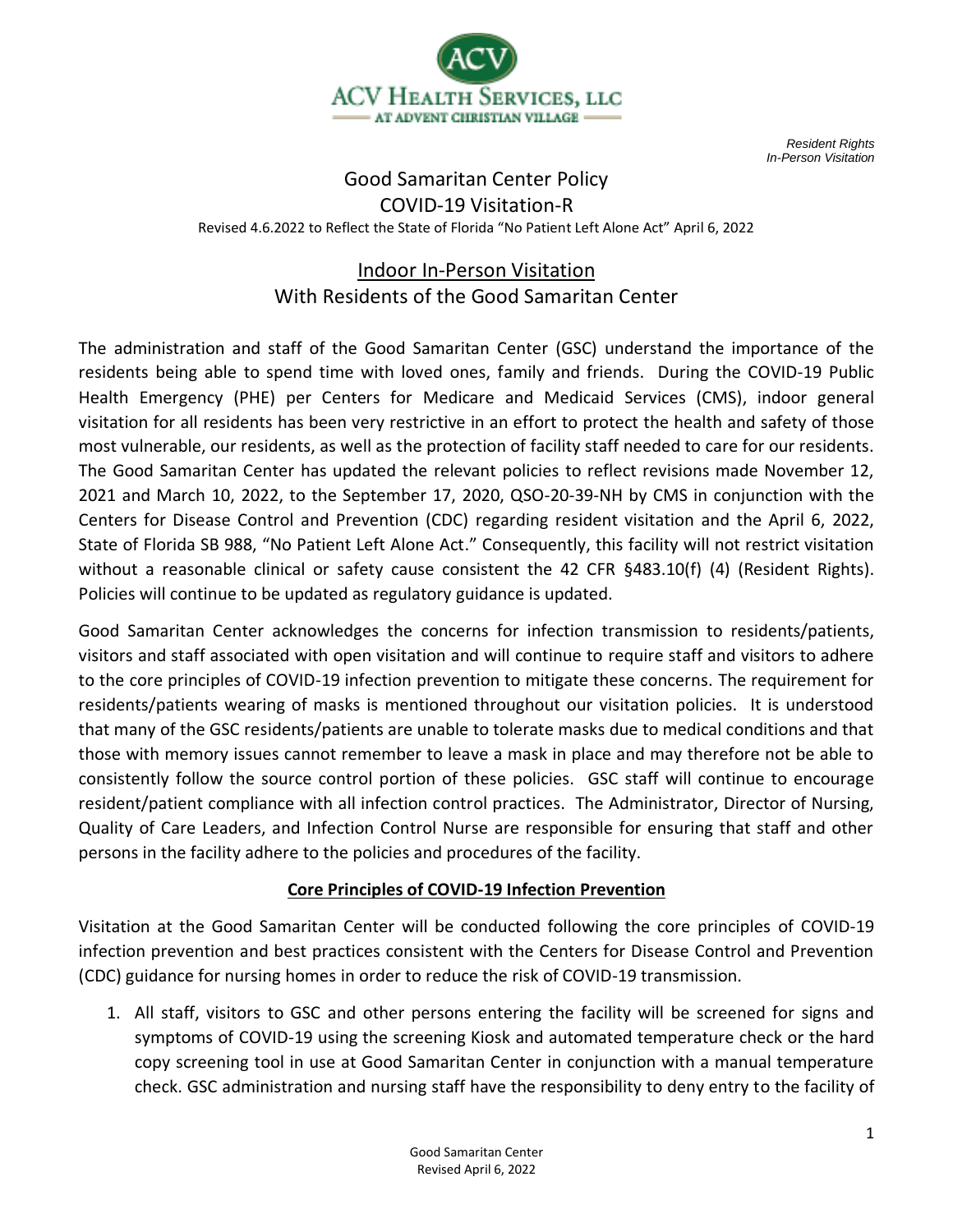#### Good Samaritan Center Policy

any persons failing to meet the screening guidelines including those with a positive viral test, with signs or symptoms of COVID-19 or who meet the criteria for quarantine.

2. All visitors will follow the proper method for completing hand hygiene during their visit with the proper use of alcohol-based hand rub being the preferred method.

#### *Continues on next page*

- 3. All visitors must wear a face covering or mask covering their mouth and nose at all times when entering the facility, while inside the facility's common areas and when around any GSC staff and other residents.
- 4. All visitors will adhere to the CDC Guidance for physical distancing of at least 6 feet from staff and other GSC residents during their visit.
- 5. Instructional signage with source control information for visitors and staff will be placed throughout the facility.
- 6. Visitor education will be provided on COVID-19 signs and symptoms, Good Samaritan Center infection control precautions, required use of face coverings, hand hygiene, proper entrance and exits to use when arriving and departing the facility and the routes to designated areas.
- 7. The Good Samaritan Center will clean and disinfect high-frequency touched surfaces often and will clean and disinfect the designated visitation areas after visits.
- 8. Staff will appropriately use and wear PPE.
- 9. Effective cohorting of residents will be followed at GSC, (e.g., having separate areas dedicated for COVID-19 care and a separate transition area for new admissions).
- 10. Resident and staff testing will be conducted as required at 42CFR 483.80(h). (See QSO-20-38-NH)

#### **Indoor In-Person Visitation**

The Good Samaritan Center (GSC) will facilitate in-person indoor visitation for all residents/patients as permitted under the applicable CMS regulations and the April 6, 2022, State of Florida, SB 988, "No Patient Left Alone Act." GSC residents/patients may receive visitors of their choosing at the time of their choosing in a manner that does not place other residents at risk or impose on the rights of another resident.

- 1. Visitors to Good Samaritan Center residents/patients are not required to schedule a visit appointment in order to spend time with a resident/patient for a routine visit.
- 2. The Good Samaritan Center has placed no limit on the length of visits, the frequency of visits or the number of visitors an individual resident/patient may have at one time. In an effort to ensure that physical distancing is maintained in adherence to the COVID-19 principles of infection prevention, large gatherings with a large number of visitors in the same place at the same time will be avoided unless a venue suitable to maintain the required physical distancing is available.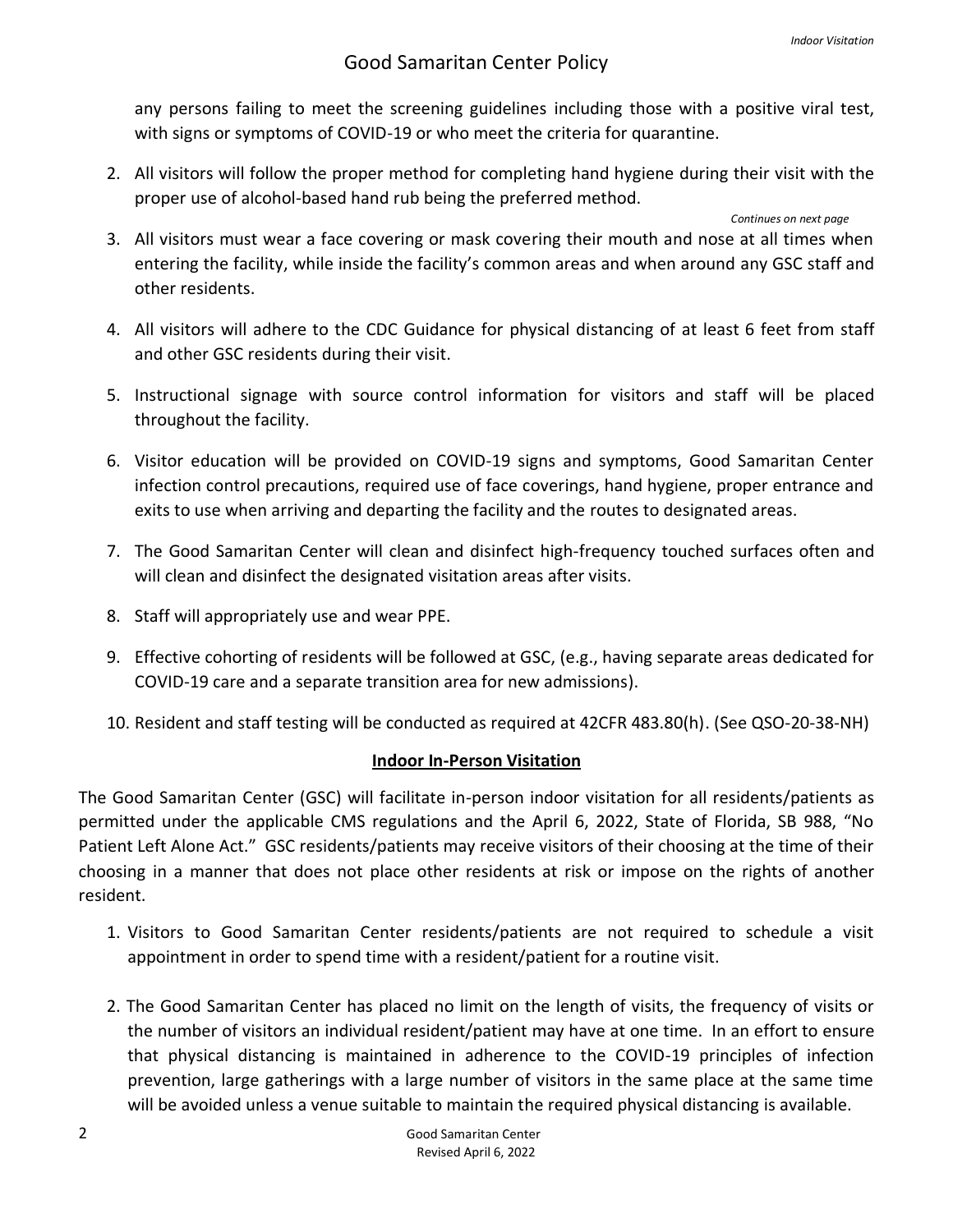3. Outdoor visits are a preferred venue for residents/patients and visitors who are unvaccinated for the protection of the other facility residents/patients but are not mandatory.

*Continues on next page*

- 4. Visits may take place for residents/patients in their room unless they share the room with a roommate who is unvaccinated or is immunocompromised. In that case, the visit will take place in a designated visiting area other than in the resident's room.
- 5. Visitors will not be allowed to wander through the facility. They must go directly to their designated visitation area or resident's room after completing the COVID-19 screening and must leave the facility promptly at the end of the visit via the appropriate exit route.
- 6. The staff of GSC values and honors the rights of the resident/patient to deny consent for a visit at any time and will assist the resident/patient as needed in such circumstances.
- 7. As per the CDC Core Principles of COVID-19 Infection Prevention, source control (masking) and physical distancing will be observed by visitors based on the Suwannee County level of community transmission rate as indicated in the CDC's COVID online Data Tracker-County View.
	- a. The CDC Core Principles recommend:
		- i. When Suwannee County's level of community transmission rate is substantial or high, residents/patients and visitors should wear face masks and practice physical distancing at all times regardless of vaccination status.
		- ii. When Suwannee County's level of community transmission rate is low to moderate residents/patients and visitors are recommended to wear face masks and practice physical distancing especially if either the resident or the visitor is not up-to-date with all recommended COVID-19 vaccine doses. If both the resident/patient and visitor are up-to-date with all recommended COVID-19 vaccine doses and neither one is at risk for severe disease, both may choose to remove face masks and forego physical distancing during the visit.
	- b. Residents, regardless of vaccination status, can choose not to wear face coverings or masks when other residents are not present and have close contact (including touch) with their visitor. Residents (or their representative) and their visitors, who are not up-to-date with all recommended COVID-19 vaccine doses, will be advised of the risks of physical contact prior to the visit.
	- c. The April 6, 2022, Florida State "No Patient Left Alone Act" SB 988 mandates that consensual physical contact between a resident/patient and the visitor must be allowed.
- 8. All visitors regardless of vaccination status must wear face masks and maintain physical distancing of at least six feet from all staff and other residents while in the facility.

9. For the protection of residents/patients and staff, visitors who violate the Core Principles of COVID-19 Infection Prevention and the GSC policies and procedures after being educated, will be asked to leave the facility and in-person visitation will be suspended for the specific visitor.

> Good Samaritan Center Revised April 6, 2022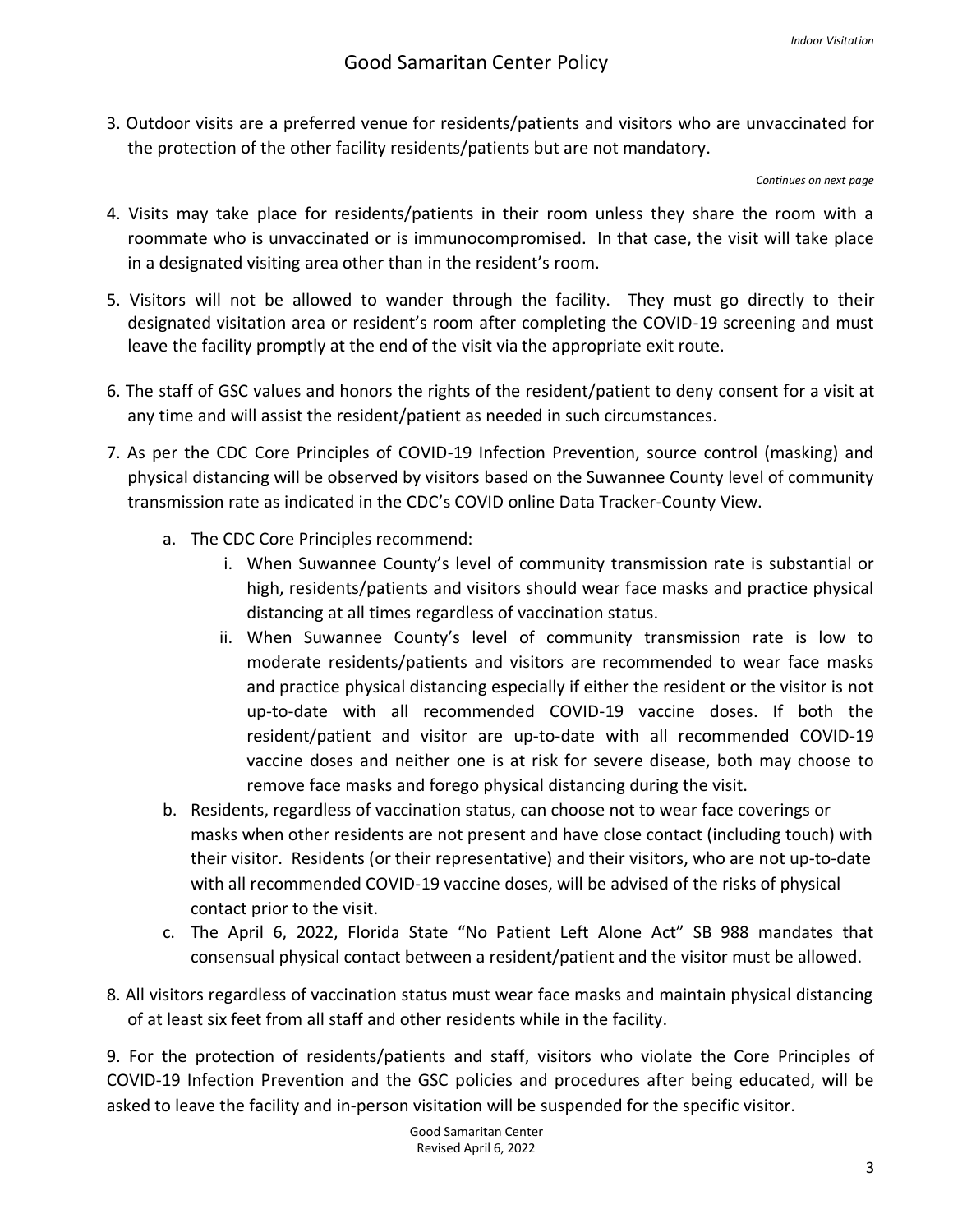*Continues on next page*

#### **Designation of and In-person Visitation by an Essential Caregiver**

In accordance with the April 6, 2022, State of Florida, SB 988, "No Resident Left Alone Act," each Good Samaritan Center resident/patient will be asked to designate a family member, friend, guardian or other person as an "essential caregiver." Under the Act, this essential caregiver is allowed to visit the resident/patient for at least 2 hours daily in addition to any other visitation authorized by the Good Samaritan Center. The essential caregiver is not required by the Good Samaritan Center to provide any form of care to the resident/patient during their visits. Resident/patients have the right to decline designation of an essential caregiver. The designated essential caregiver will be documented in the resident/patient clinical record.

## **Special Circumstances Requiring In-person Visitation**

In accordance with the April 6, 2022, State of Florida, SB 988, "No Resident Left Alone Act," the Good Samaritan Center must allow in-person visitation in all of the following circumstances unless the resident/patient objects:

- End-of-Life situations;
- With a resident/patient who is struggling with a change in environment and the lack of in-person family support when having previously lived with family before admission to GSC;
- With a resident/patient is experiencing emotional distress or is grieving the loss of a friend or family member who has recently died;
- With a resident/patient who is in the process of making one or more major medical decisions;
- With a resident/patient who needs cueing or encouragement to eat or drink when that assistance was previously provided by a family member or caregiver; and/or
- With a resident/patient who used to talk and interact with others who is now seldom speaking.

## **In-person Visitation during COVID-19 Outbreak in the Facility**

Under the November 12, 2021 CMS guidance, indoor visitation for GSC facility residents/patients may occur for all residents at all times including during the times when the facility is investigating or experiencing an outbreak of COVID-19. An outbreak is defined by CDC as a new COVID-19 infection in any healthcare personnel or the nursing-home onset COVID-19 infection in a resident.

1. GSC will make a resident/patient or their representative and the visitor(s) aware of the facilities status when under investigation or outbreak for COVID-19, the risks associated with visiting during this time and the infection control practices to be followed during their visit.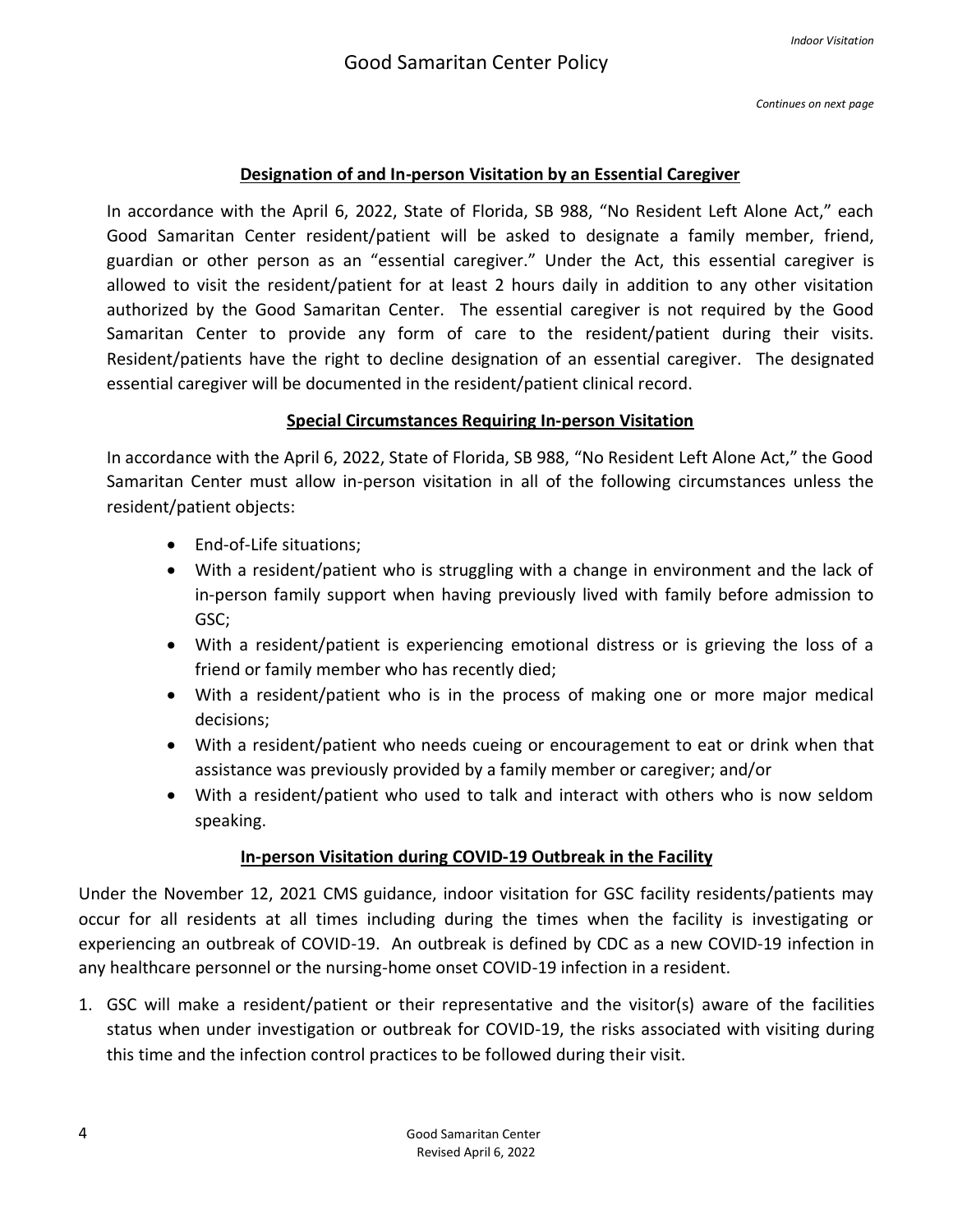2. During such times visitation should take place in the resident's/patient's room unless disallowed due to contraindications concerning a resident's roommate.

*Continues on next page*

- 3. Both resident/patient and visitor must wear face masks regardless of vaccination status.
- 4. Residents/patients on transmission based precautions are not recommended to have visitors; however, CMS states that visitation may be allowed in the resident's room with the resident wearing a face mask and the visitor wearing required Personal Protective Equipment (PPE) during the visit. GSC may offer to provide PPE to the visitors to wear during the visit but under this guidance is not required to do so.
- 5. When other Personal Protective Equipment (PPE) in addition to face coverings is necessary for the visit, visitors must follow the instructions from GSC staff and wear the PPE properly during the entire visit.

#### **Important Considerations for Visitation**

Visitation for a Good Samaritan Center resident/patient will be person-centered, considering the resident's/patient's physical, mental and psychosocial well-being and will support their quality of life. To further reduce transmission risk, physical barriers such as Plexiglas dividers or curtains may be used when necessary due to SARS-CoV-2 level of infection in the community. GSC will enable visits to be conducted with an adequate degree of privacy.

The CMS guidelines do not indicate any age restriction for visitors; however, all visitors to GSC must be able to adhere to the core principles of COVID-19 infection prevention. If a specific visitor violates the core principals of COVID-19 infection prevention and GSC visitation policies and procedures in-person visits will be suspended and the visitor will be asked to leave. Good Samaritan Center staff will monitor for any visitors having difficulty adhering to the core principles of COVID-19 infection prevention and take appropriate action to educate and/or to ensure that the visitor leaves the facility.

#### **Covid-19 Testing and Vaccination of Visitors**

The Good Samaritan Center will encourage testing of visitors during times when the Suwannee County community transmission rate is at the substantial or high level. The facility will encourage all visitors to be tested on their own prior to coming to the facility (e.g. within 2-3 days) of their visit. However, under CMS guidance, visitors are not required to test or to show proof of having tested as a condition of visitation.

The Good Samaritan Center will educate and encourage visitors to become vaccinated against COVID-19 to help prevent the spread of COVID-19 illness. Visitors are not required to be vaccinated or to show proof of vaccination as a condition of visitation. Visitors who decline to disclose their vaccination status will be assumed to be unvaccinated and will be required to wear a face mask at all times while in the facility. This assumption applies to representatives of the Office of the State Long-Term Care Ombudsman and protection and advocacy systems.